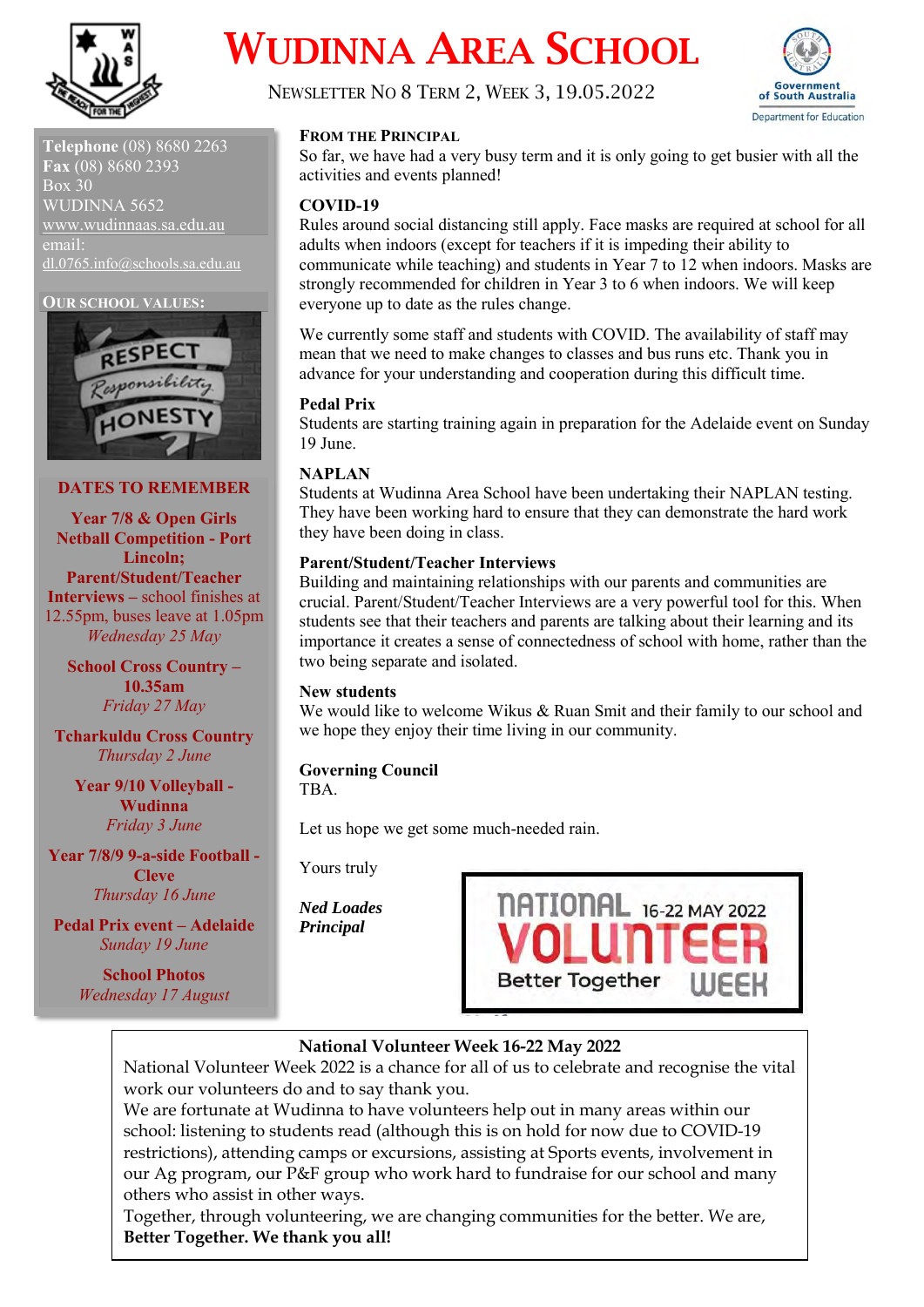#### **FROM THE ASSISTANT PRINCIPAL – SECONDARY NAPLAN**

During Week 2 & 3, students in Year 7 and 9 have been completing online NAPLAN testing. NAPLAN assesses students in; Numeracy, Reading, Writing and Conventions of Language. We use this data to see how our students are travelling, if they have seen the predicted growth compared to last NAPLAN and to better facilitate the needs of our students. I want to congratulate our Year 7 and 9 cohort for bringing an excellent attitude to their tests and trying their absolute best.

#### **School Sport**

This term is packed with sporting opportunities for our secondary cohort! The chaotic beginning to the term has made it seem like the events have crept up on us. Thursday Week 3 - After being postponed one week, our Year 7 class headed to Port Lincoln today to compete in a girls and boys Ultimate Frisbee Competition. They have been practising during their PE lessons with Nat Phillips. Hopefully they make our school proud and are fierce rivals.

Wednesday Week 4 - The Sports Committee are finalising the trials for the Year 7/8 and Open Girls Netball Competition in Port Lincoln next week. We have many talented netball players in our community, so it is expected that we will be very competitive. Please note that this takes place on the same day as Parent/Student/Teacher interviews, so some teachers may not be available for interviews until after 5.30pm; parents will be contacted if this impacts their meetings.

Wednesday Week 5- The school will be hosting its annual Year 9/10 Volleyball Competition with schools in the surrounding areas. The teams will soon begin their lunchtime intensive sessions in preparation. Thursday Week 7- Year 7/8/9 9-a-side Football held in Cleve.

#### **Parent/Student/Teacher Interviews**

Interviews will take place after school Wednesday Week 5, with an early closure at 12.55pm. The first interviews will start taking place from 1.30pm. Notes went home with the youngest member of each family. If any forms have been misplaced/lost please ask for a new copy at the Front Office, or email me and I can send you a scanned copy [\(jaimee.bensen643@schools.sa.edu.au\)](mailto:jaimee.bensen643@schools.sa.edu.au).

If Wednesday does not work for you, please communicate with your child's teachers to organise another day, or a phone interview in its place.

*Jaimee Bensen Assistant Principal – Secondary*

#### **FROM THE ASSISTANT PRINCIPAL – PRIMARY SAPSASA news**

Congratulations and well done to our successful SAPSASA Swimming Team. They achieved the following: Veyda Tomney - first in the 50m Backstroke for 12 yr olds. Kade Marshall - first in the 100m Freestyle for 10-12 yr olds and 50m Butterfly for 12 yr olds Lani North - first in the 50m Butterfly for 11 yr olds Cooper Petty -  $2<sup>nd</sup>$  in the 50m Freestyle for 11 yr olds Toby North - 2<sup>nd</sup> in the 50m Breaststroke for 10 yr olds Gypsy Zwar -  $2<sup>nd</sup>$  in the 50m Breaststroke for 11 yr olds.

Cooper Petty, Toby North and Ryder O'Brien came 2nd in the 11 yr old boys 4x50m Freestyle Relay.

Gypsy Zwar and Lani North came  $2<sup>nd</sup>$  in the 11yr old girls 4x50m Freestyle Relay.

Veyda Tomney and Gypsy Zwar came 3rd in the 12 yr old girls 4x50m Freestyle Relay.



*Gypsy and Lani -*  $2^{nd}$  *in the relay* 



*Lani - first in the Backstroke*



*Veyda and Gypsy*



*Kade, Cooper and Ryder*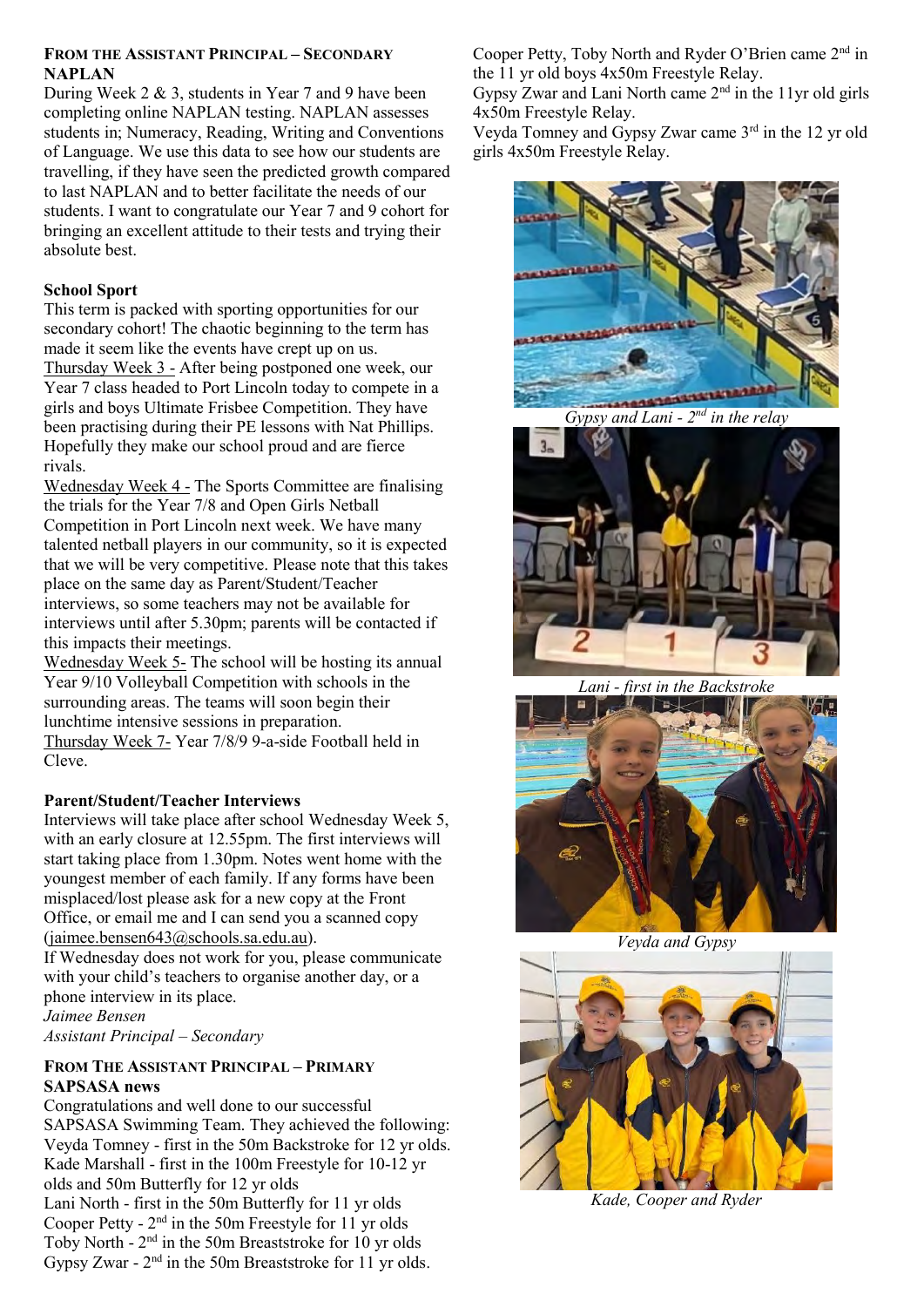



*The Central Eyre Peninsula team*

Best of luck to our Year 5 and 6 girls trying out for SAPSASA netball at Lock tomorrow.

#### **SRC**

The Primary SRC students will be presented with their badges during their SRC meeting next week. All SRC members will be acknowledged during our end of term assembly.

#### **Parent/Student/Teacher Interviews**

Parent/Student/Teacher Interviews will be held next Wednesday. Letters went out to all families on Thursday of last week. *Karen Lymn*

*Assistant Principal – Primary*

#### **SAPSASA Swimming Report**

I came first in the 100m and the Butterfly and fourth in the 50 m Freestyle. The best part of SAPSASA was playing golf and not having to go to school. *Kade Marshall*

I came third in my heat for 50m Freestyle and 50m Backstroke, and came first in the Freestyle relay. Our team came third. The best part of going to SAPSASA swimming was meeting lots of people and making new friends. *Veyda Tomney*

I came sixth in the 50m Freestyle heat, second in the 50m Breaststroke, in my under 11 Freestyle relay we came second and in the under 12 Freestyle relay we came third. The most amazing part of SAPSASA was seeing lots of my friends from other schools. *Gypsy Zwar*

I came first in the 50m Butterfly and we came  $2<sup>nd</sup>$  in the Freestyle relay. It was fun dancing on the podium, meeting new friends, bowling in the arcade and seeing Olympian Kyle Chalmers. *Lani North*

I enjoyed swimming in the breaststroke race and not coming last! *Toby North*

My favourite SAPSASA experiences were standing on the podium and meeting new people. *Cooper Petty*

I enjoyed swimming in the backstroke race and getting a medal. *Ryder O'Brien* 

#### **SCHOOL SHIRTS**

We now have a full stock of school shirts available from the Front Office. We are expecting our order of Hoodies to arrive soon also.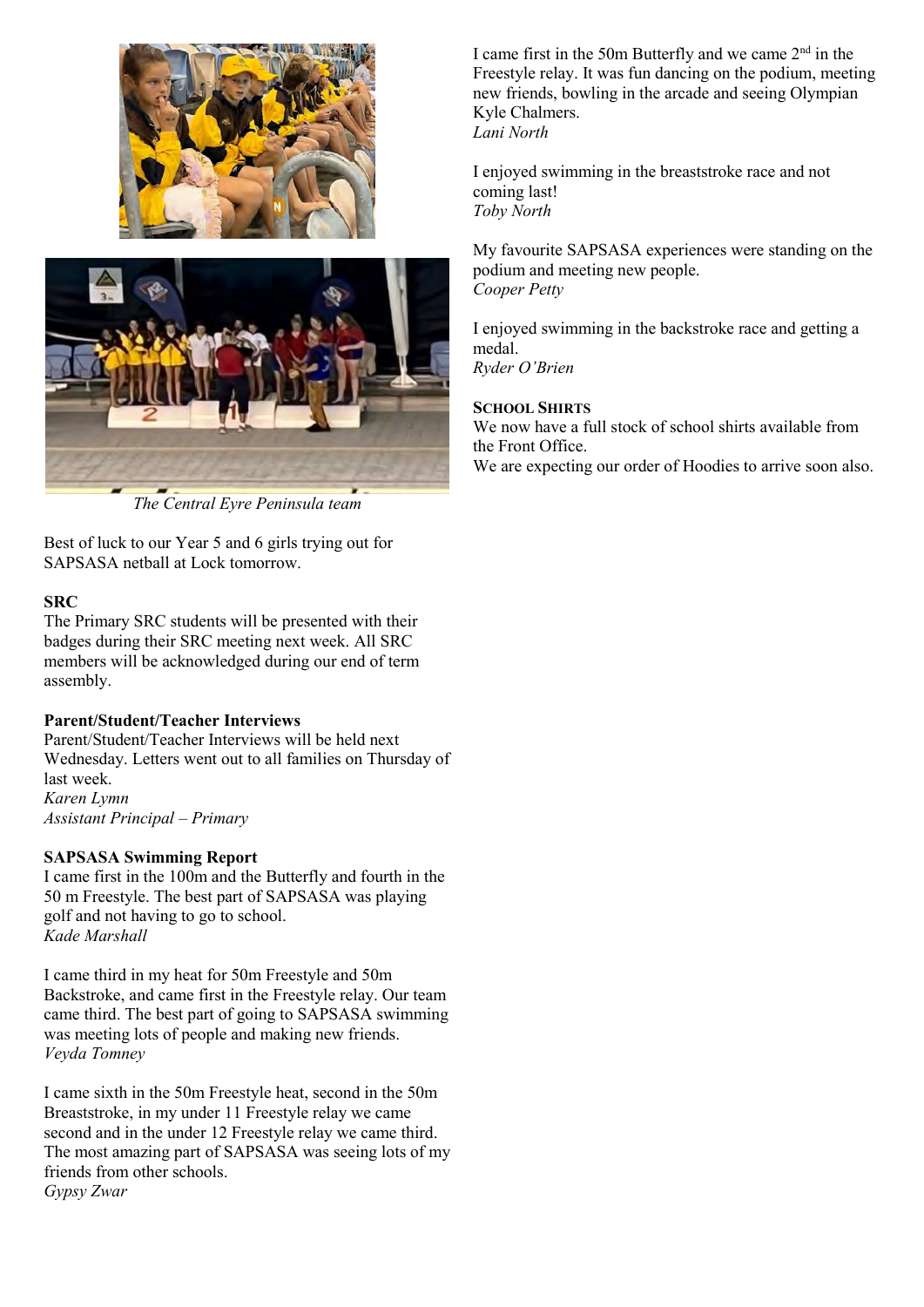# Year 3/4 Visual Arts

The Year 3/4 Class have been working on line landscapes by drawing landscapes and different types of lines to show movement in each part of the landscape. Students have also been working on Picasso inspired pieces. The artwork by Picasso featured below was used to inspire their artworks.

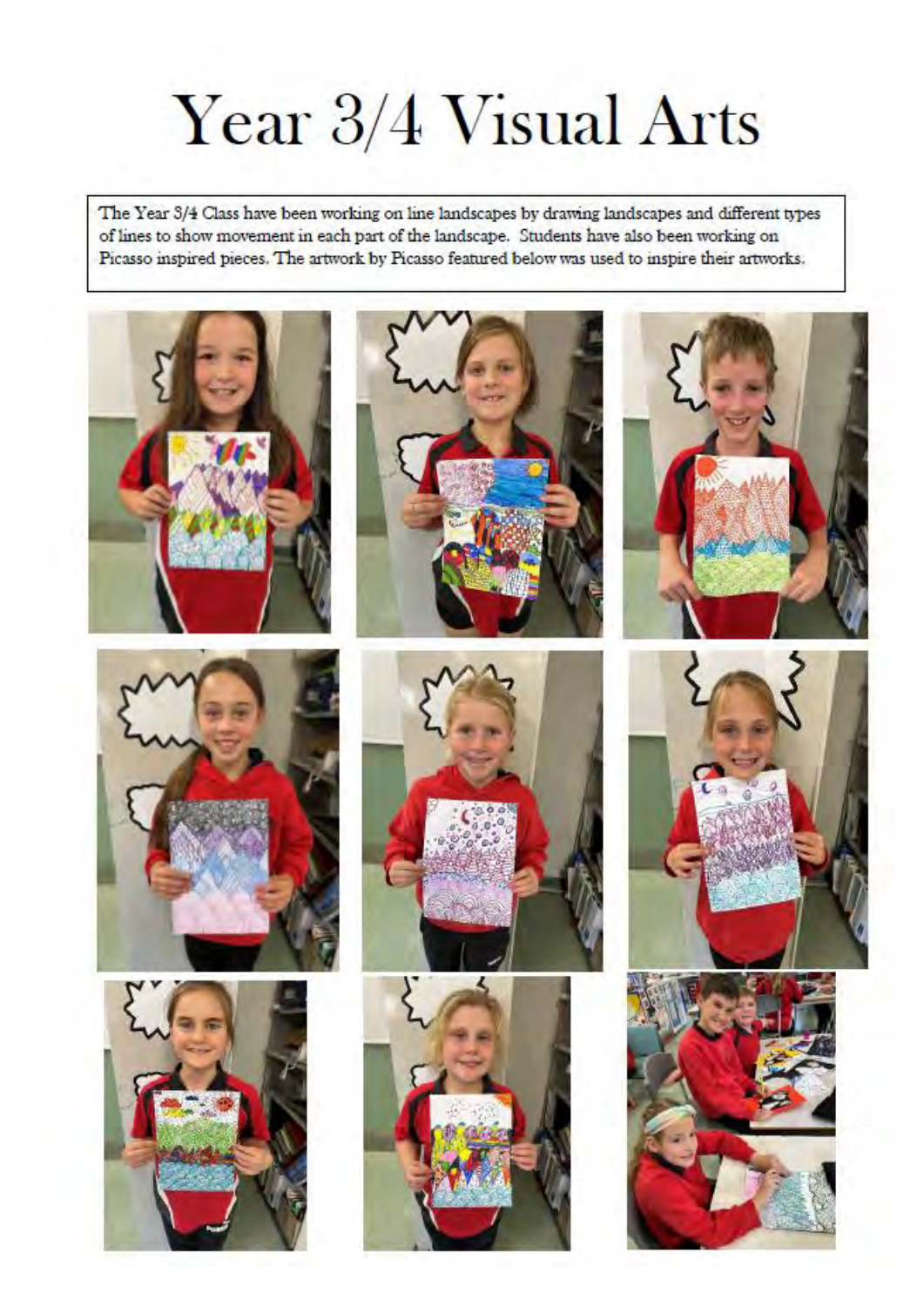

![](_page_4_Picture_1.jpeg)

![](_page_4_Picture_2.jpeg)

![](_page_4_Picture_3.jpeg)